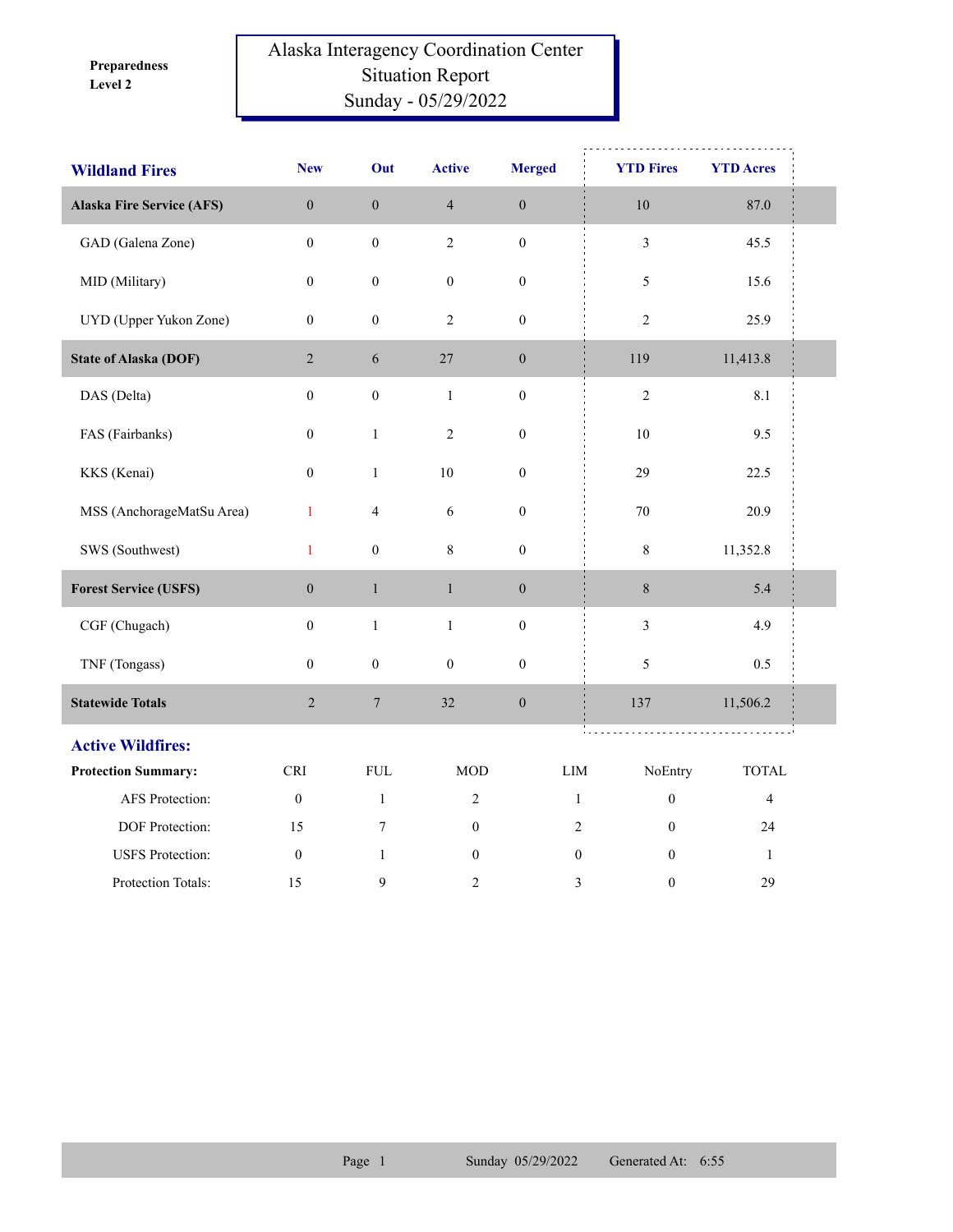## **Active Fires Status Summary**

|                         | Staffed           |                     | Unstaffed         |                   |  |
|-------------------------|-------------------|---------------------|-------------------|-------------------|--|
|                         | Contained $(S/C)$ | Uncontained $(S/U)$ | Contained $(U/C)$ | Uncontained (U/U) |  |
| AFS Protection:         |                   |                     |                   |                   |  |
| <b>DOF</b> Protection:  |                   |                     | 23                |                   |  |
| <b>USFS</b> Protection: |                   |                     |                   |                   |  |
| Status Totals:          |                   |                     | 24                |                   |  |

| <b>Active Fires Acreage Summary</b> |                       |                |  |  |  |  |  |
|-------------------------------------|-----------------------|----------------|--|--|--|--|--|
|                                     | Acres                 | Acreage Change |  |  |  |  |  |
| 2 New                               | 0.2                   |                |  |  |  |  |  |
| 30 Monitor                          | 11,451.7              | 133.0          |  |  |  |  |  |
| 7 Out                               | 6.0                   | 0.0            |  |  |  |  |  |
| 5 Prescribed                        | 49,699.0              | 1,548.1        |  |  |  |  |  |
| 44 Fires                            | Total Acres: 61,156.9 |                |  |  |  |  |  |

## **Prescribed Fires**

|                          | <b>YTD</b> Fires | <b>YTD</b> Acres | <b>New</b> | Active | Out Yesterday |
|--------------------------|------------------|------------------|------------|--------|---------------|
| Military                 |                  | 49,643.0         |            |        |               |
| National Park Service    |                  | 0.1              |            |        |               |
| State of Alaska          | 4                | 599.1            |            |        |               |
| U.S. Forest Service      |                  | 18.0             |            |        |               |
| Fuels Management Totals: |                  | 50,260.2         |            |        |               |

## **Cause Summary For All Fires (Includes Merged Fires But Not Prescribed Fires)**

|        | Human: 106       | 1,008.8 Acres  |              |
|--------|------------------|----------------|--------------|
|        | Lightning: 3     |                | $26.0$ Acres |
|        | Undetermined: 28 | 10,471.4 Acres |              |
| Total: | 137              | 11,506.2 Acres |              |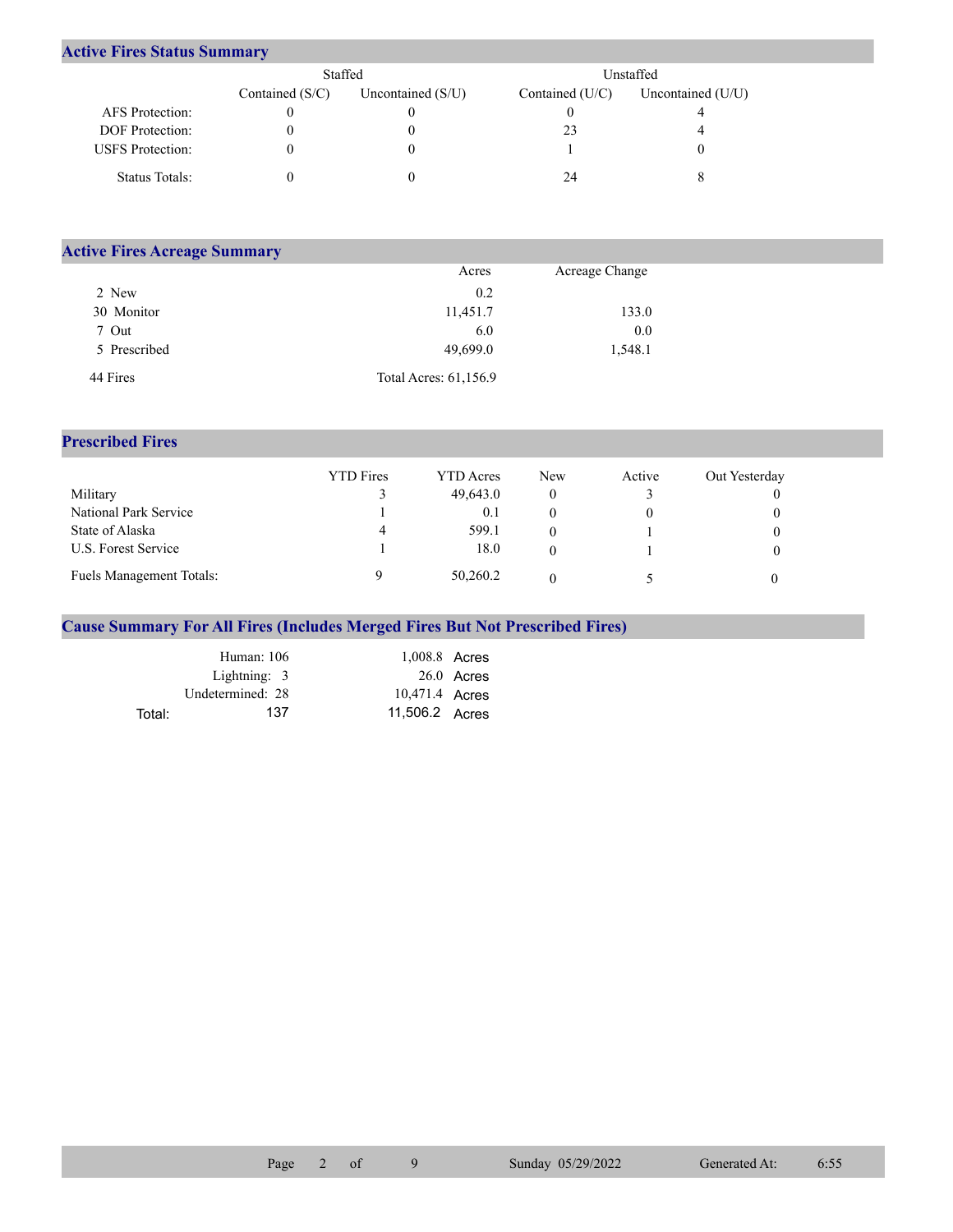| <b>New</b>               | Count: $2 \overline{ }$                                                                                                                                                                                   | Acres: $0.2$ |                            |                          |                  |  |
|--------------------------|-----------------------------------------------------------------------------------------------------------------------------------------------------------------------------------------------------------|--------------|----------------------------|--------------------------|------------------|--|
| Daily Report From: 05/28 |                                                                                                                                                                                                           |              |                            | $0.1$ Acreage On $05/28$ |                  |  |
|                          | Lat: $62\,57.4030$                                                                                                                                                                                        | Status: U/U  | Acres: $0.1$               |                          | Option: Critical |  |
| 204146                   | Lon: $15535.9190$                                                                                                                                                                                         |              | Start Date: 05/28          | Area: SWS                |                  |  |
|                          | Owner: ANCSA                                                                                                                                                                                              | Unit:        | <b>AKVLN-MTNT, Limited</b> |                          |                  |  |
| 146                      | Name: Chinana Ave                                                                                                                                                                                         |              |                            |                          | Cause: Human     |  |
| Daily Report From: 05/28 | The fire was reported by local resident. The fire was 0.01 acres, escaped burn barrel. Forestry responded and assisted VFD<br>with suppression. The fire was controlled and turned over to the homeowner. |              |                            | $0.1$ Acreage On $05/28$ |                  |  |
|                          | Lat: $6136.0217$                                                                                                                                                                                          | Status: U/C  | Acres: $0.1$               |                          | Option: Critical |  |
| 201145                   | Lon: $149$ 15.1550                                                                                                                                                                                        |              | Start Date: 05/28          | Area: MSS                |                  |  |
|                          | Owner: Private                                                                                                                                                                                            | Unit:        | <b>AKPRI-Private</b>       |                          |                  |  |

911 dispatch paged Forestry to a report of wildland extension from a structure fire. One Forestry engine responded and established unified command with the borough fire department. The fire was contained and controlled.

Name: **Creekwood Park**

**145**

Cause: **Undetermined**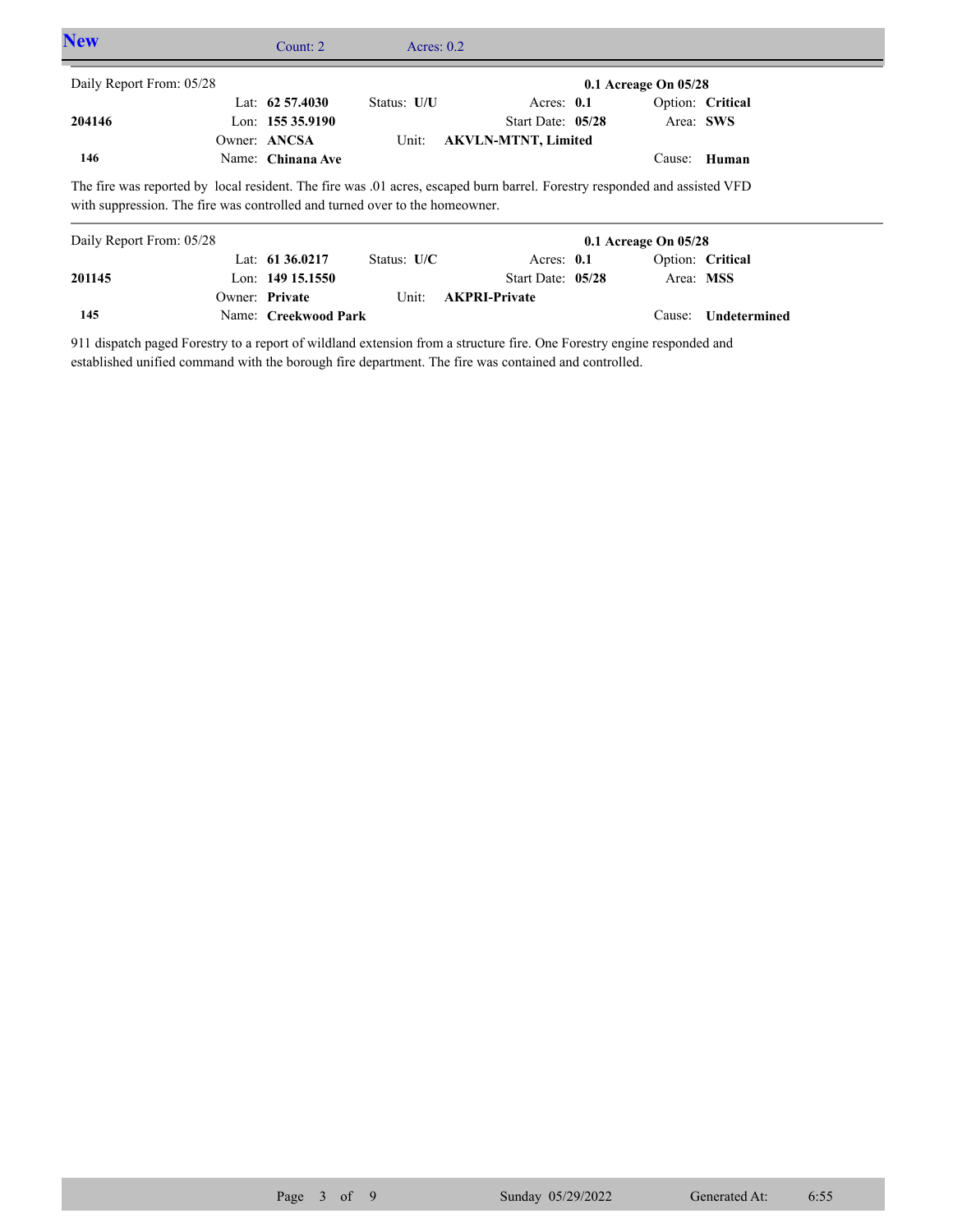| <b>Monitor</b>                               | Count: $30$         |             | Acres: 11,451.7                                                                                                                                                                                                     | Acreage Change: 100.1         |                  |
|----------------------------------------------|---------------------|-------------|---------------------------------------------------------------------------------------------------------------------------------------------------------------------------------------------------------------------|-------------------------------|------------------|
| updated.                                     |                     |             | These fires are currently in monitor status. Monitoring schedules are based on defined timeframes, but are<br>dependent on available resources, and weather conditions. When monitoring occurs, information will be |                               |                  |
| Last Report: 05/27                           |                     |             |                                                                                                                                                                                                                     | 0.1 Acreage On 05/27          |                  |
| PN1T                                         | Lat: $62,55,2317$   | Status: U/U | Acres: 0.1                                                                                                                                                                                                          | Option: Full                  |                  |
| 231143                                       | Lon: $16005.3817$   |             | Start Date: 05/27                                                                                                                                                                                                   |                               | Area: GAD        |
| PDPN1T                                       | Owner: ANCSA        | Unit:       | <b>AKVLN-Hee-yea-Lindge Corporation</b>                                                                                                                                                                             |                               |                  |
| 143                                          | Name: Grayling Dump |             |                                                                                                                                                                                                                     |                               | Cause: Human     |
| Daily Report From: 05/28                     |                     |             |                                                                                                                                                                                                                     | No Acreage Change Since 05/27 |                  |
|                                              | Lat: $60\,39.9767$  | Status: U/C | Acres: $0.1$                                                                                                                                                                                                        |                               | Option: Critical |
|                                              |                     |             |                                                                                                                                                                                                                     |                               |                  |
|                                              | Lon: 151 18.3633    |             | Start Date: 05/27                                                                                                                                                                                                   |                               | Area: KKS        |
| PN <sub>2</sub> E<br>203142<br><b>PNPN2E</b> | Owner: Private      | Unit:       | <b>AKPRI-Private</b>                                                                                                                                                                                                |                               |                  |

Fire was checked, No heat found, no smoke seen.

| Last Report: 05/27 |                    |             |                                           | 0.1 Acreage On $05/27$ |                     |
|--------------------|--------------------|-------------|-------------------------------------------|------------------------|---------------------|
|                    | Lat: $64\,47.5300$ | Status: U/U | Acres: $0.1$                              |                        | Option: Critical    |
| 211140             | Lon: 147 21.5433   |             | Start Date: 05/27                         | Area: FAS              |                     |
|                    | Owner: County      | Unit:       | <b>AKAKS-Fairbanks North Star Borough</b> |                        |                     |
| 140                | Name: Marigold     |             |                                           |                        | Cause: Undetermined |
|                    |                    |             |                                           |                        |                     |

| Last Report: $05/26$ |                    |               |                              | <b>5.0 Acreage On 05/26</b> |              |
|----------------------|--------------------|---------------|------------------------------|-----------------------------|--------------|
| PNY <sub>6</sub>     | Lat: $60\,53.6667$ | Status: $U/C$ | Acres: $5.0$                 | Option: Full                |              |
| 204139               | Lon: $16231.6667$  |               | Start Date: $05/26$          | Area: SWS                   |              |
| PNPNY <sub>6</sub>   | Owner: ANCSA       | Unit:         | AKVLN-Kasigluk, Incorporated |                             |              |
| 139                  | Name: Kasigluk     |               |                              | Cause: \                    | Undetermined |

| Daily Report From: 05/28 |              |                    |               |                                         | No Acreage Change Since 05/27 |                  |
|--------------------------|--------------|--------------------|---------------|-----------------------------------------|-------------------------------|------------------|
| PNV1                     |              | Lat: $59\,50.9383$ | Status: $U/C$ | Acres: 13.3                             |                               | Option: Critical |
| 203134                   |              | Lon: $150,58.3750$ |               | Start Date: $05/25$                     | Area: <b>KKS</b>              |                  |
| PNPNV1                   | Owner: State |                    | Unit:         | <b>AKDNS-AK Dept. Natural Resources</b> |                               |                  |
| 134                      |              | Name: Caribou      |               |                                         | Cause:                        | Undetermined     |

Fire was checked by DOF personnel on 3SH. No heat, or smoke found.

| Last Report: 05/23 |                     |             |                                       | No Acreage Change Since 05/22 |                  |
|--------------------|---------------------|-------------|---------------------------------------|-------------------------------|------------------|
|                    | Lat: $61\,05.1517$  | Status: U/C | Acres: 0.8                            |                               | Option: Critical |
| 201131             | Lon: $149\,46.1883$ |             | Start Date: $05/22$                   | Area: MSS                     |                  |
|                    | Owner: Private      | Unit:       | <b>AKPRI-Private</b>                  |                               |                  |
| 131                | Name: Zircon        |             |                                       |                               | Cause: Human     |
| Last Report: 05/22 |                     |             |                                       | No Acreage Change Since 05/21 |                  |
| PNC3               | Lat: $64\,55.7600$  | Status: U/U | Acres: 40.8                           |                               | Option: Modified |
|                    | Lon: 161 11.3517    |             | Start Date: 05/21                     |                               | Area: GAD        |
| PDPNC3             | Owner: ANCSA        | Unit:       | <b>AKVLN-Koyuk Native Corporation</b> |                               |                  |
| 121                | Name: Koyuk Dump    |             |                                       | Cause:                        | Human            |
| Last Report: 05/22 |                     |             |                                       | No Acreage Change Since 05/21 |                  |
| PNB <sub>5</sub>   | Lat: $61\,42.1467$  | Status: U/C | Acres: $5.1$                          |                               | Option: Critical |
| 201116             | Lon: $14900.9550$   |             | Start Date: 05/21                     | Area: MSS                     |                  |
|                    | Owner: Private      | Unit:       | <b>AKPRI-Private</b>                  |                               |                  |
| 116                | Name: All Elks Road |             |                                       | Cause:                        | Undetermined     |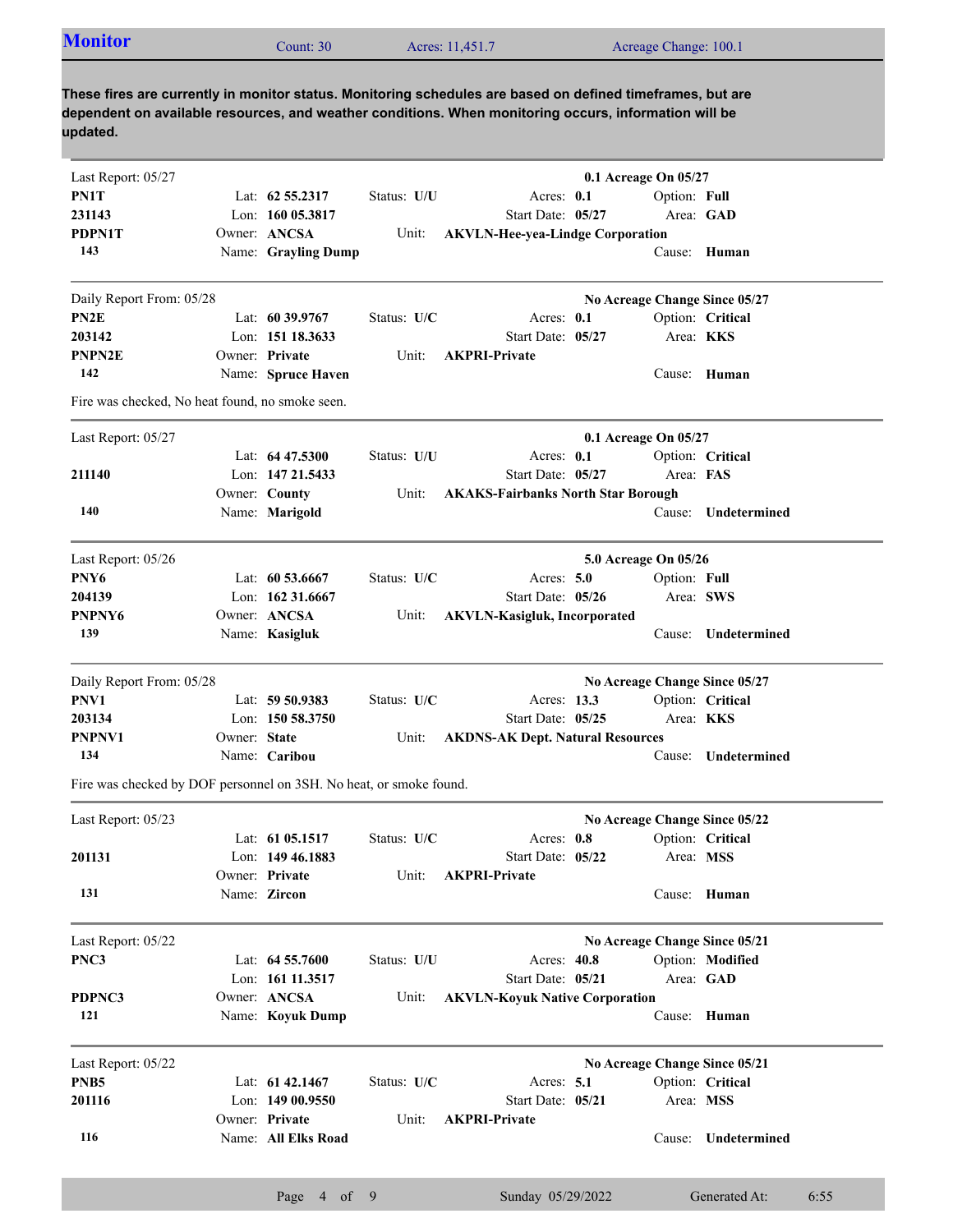| <b>Monitor</b> | Count: $30°$ | Acres: 11,451.7 | Acreage Change: 100.1 |
|----------------|--------------|-----------------|-----------------------|
|                |              |                 |                       |

**These fires are currently in monitor status. Monitoring schedules are based on defined timeframes, but are dependent on available resources, and weather conditions. When monitoring occurs, information will be updated.**

| Last Report: 05/21 |              |                         |             |                                                     | 0.1 Acreage On 05/21 |              |                                 |
|--------------------|--------------|-------------------------|-------------|-----------------------------------------------------|----------------------|--------------|---------------------------------|
|                    |              | Lat: $6029.8310$        | Status: U/C | Acres: 0.1                                          |                      |              | Option: Critical                |
| 203115             |              | Lon: 151 00.8780        |             | Start Date: 05/21                                   |                      | Area: KKS    |                                 |
| 115                | Owner: State | Name: Ski Boot          | Unit:       | <b>AKDNS-AK Dept. Natural Resources</b>             |                      |              | Cause: Human                    |
|                    |              |                         |             |                                                     |                      |              |                                 |
| Last Report: 05/21 |              |                         |             |                                                     |                      |              | No Acreage Change Since 05/20   |
|                    |              | Lat: $59\,31.5960$      | Status: U/C | Acres: 0.1                                          |                      | Option: Full |                                 |
| 203113             |              | Lon: 151 26.3920        |             | Start Date: 05/20                                   |                      | Area: KKS    |                                 |
|                    |              | Owner: Private          | Unit:       | <b>AKPRI-Private</b>                                |                      |              |                                 |
| 113                |              | Name: Sadie Cove        |             |                                                     |                      |              | Cause: Human                    |
| Last Report: 05/20 |              |                         |             |                                                     | 0.3 Acreage On 05/20 |              |                                 |
|                    |              | Lat: $6507.2890$        | Status: U/C | Acres: $0.3$                                        |                      |              | Option: Critical                |
| 211112             |              | Lon: $14740.3090$       |             | Start Date: 05/20                                   |                      | Area: FAS    |                                 |
|                    |              | Owner: Private          | Unit:       | <b>AKPRI-Private</b>                                |                      |              |                                 |
| 112                |              | Name: Poker Creek       |             |                                                     |                      |              | Cause: Undetermined             |
| Last Report: 05/20 |              |                         |             |                                                     | 0.1 Acreage On 05/20 |              |                                 |
|                    |              | Lat: $63\,53.7350$      | Status: U/C | Acres: 0.1                                          |                      |              | Option: Limited                 |
| 212111             |              | Lon: $14508.1200$       |             | Start Date: 05/20                                   |                      | Area: DAS    |                                 |
|                    | Owner: State |                         | Unit:       | <b>AKDNS-AK Dept. Natural Resources</b>             |                      |              |                                 |
| 111                |              | Name: Barley Way        |             |                                                     |                      |              | Cause: Undetermined             |
| Last Report: 05/27 |              |                         |             |                                                     |                      |              | No Acreage Change Since 05/24   |
|                    |              | Lat: 62 00.4200         | Status: U/C | Acres: $3.2$                                        |                      |              | Option: Critical                |
| 201110             |              | Lon: 149 57.8800        |             | Start Date: 05/20                                   |                      | Area: MSS    |                                 |
|                    |              | Owner: Private          | Unit:       | <b>AKPRI-Private</b>                                |                      |              |                                 |
| 110                |              | Name: Caswell Lakes     |             |                                                     |                      | Cause:       | Undetermined                    |
| Last Report: 05/20 |              |                         |             |                                                     | 0.1 Acreage On 05/20 |              |                                 |
| PM9B               |              | Lat: $6505.8410$        | Status: U/U | Acres: 0.1                                          |                      |              | Option: Limited                 |
|                    |              | Lon: $141\,38.3700$     |             | Start Date: 05/20                                   |                      | Area: UYD    |                                 |
| PDPM9B             | Owner: NPS   |                         | Unit:       | <b>AKYCP-Yukon-Charley Rivers National Preserve</b> |                      |              |                                 |
| 109                |              | Name: Trout Creek       |             |                                                     |                      |              | Cause: Lightning                |
| Last Report: 05/23 |              |                         |             |                                                     |                      |              | 25.7 Acreage Change Since 05/20 |
| PM9D               |              | Lat: 65 01.5850         | Status: U/U | Acres: 25.8                                         |                      |              | Option: Modified                |
|                    |              | Lon: 141 14.8017        |             | Start Date: 05/20                                   |                      |              | Area: UYD                       |
| PDPM9D             |              | Owner: ANCSA            | Unit:       | <b>AKDYN-Doyon, Limited</b>                         |                      |              |                                 |
| 108                |              | Name: Windfall Mountain |             |                                                     |                      |              | Cause: Lightning                |
| Last Report: 05/21 |              |                         |             |                                                     |                      |              | 0.8 Acreage Change Since 05/20  |
| <b>PM74</b>        |              | Lat: 62 58.8490         | Status: U/C | Acres: 1.8                                          |                      | Option: Full |                                 |
| 204107             |              | Lon: $15605.8460$       |             | Start Date: 05/19                                   |                      | Area: SWS    |                                 |
| PNPM74             |              | Owner: ANCSA            | Unit:       | <b>AKVLN-MTNT, Limited</b>                          |                      |              |                                 |
| 107                |              | Name: Takotna Dump      |             |                                                     |                      | Cause:       | Undetermined                    |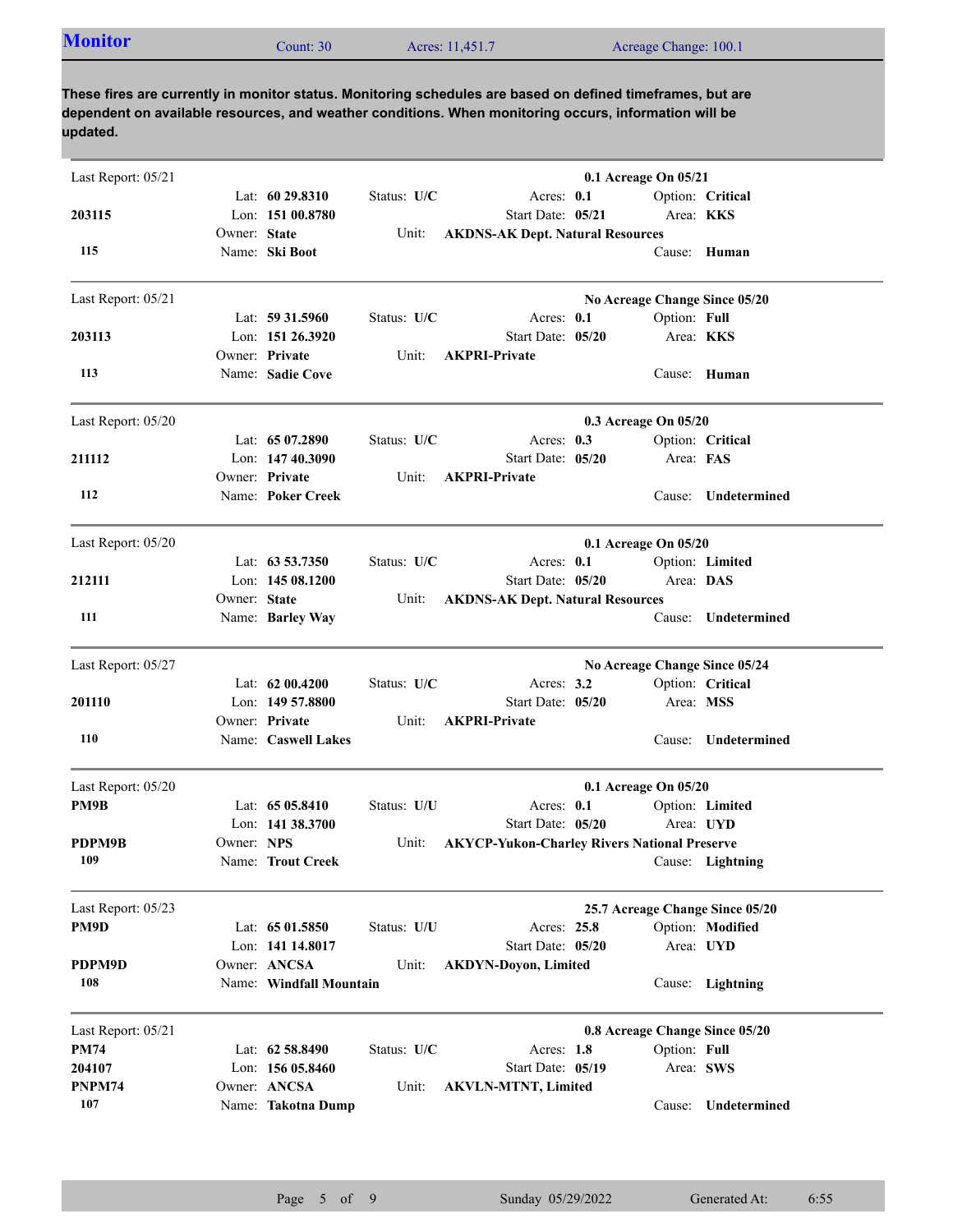| <b>Monitor</b><br>Acreage Change: 100.1<br>Acres: 11,451.7<br>Count: 30 |
|-------------------------------------------------------------------------|
|-------------------------------------------------------------------------|

**These fires are currently in monitor status. Monitoring schedules are based on defined timeframes, but are dependent on available resources, and weather conditions. When monitoring occurs, information will be updated.**

| Last Report: 05/19 |              |                         |             |                                          |                               |                  | No Acreage Change Since 05/18 |
|--------------------|--------------|-------------------------|-------------|------------------------------------------|-------------------------------|------------------|-------------------------------|
| PM7S               |              | Lat: $59\,48.9260$      | Status: U/C | Acres: $1.5$                             |                               |                  | Option: Critical              |
| 203101             |              | Lon: $15105.4650$       |             | Start Date: 05/18                        |                               | Area: KKS        |                               |
| PNPM7S             |              | Owner: Private          | Unit:       | <b>AKPRI-Private</b>                     |                               |                  |                               |
| 101                |              | Name: Olia Court        |             |                                          |                               |                  | Cause: Human                  |
| Last Report: 05/18 |              |                         |             |                                          | 0.1 Acreage On 05/18          |                  |                               |
|                    |              | Lat: $60\,28.3740$      | Status: U/C | Acres: 0.1                               |                               |                  | Option: Critical              |
| 203100             |              | Lon: 151 10.5300        |             | Start Date: 05/18                        |                               | Area: KKS        |                               |
|                    |              | Owner: Private          | Unit:       | <b>AKPRI-Private</b>                     |                               |                  |                               |
| 100                | Name: Jones  |                         |             |                                          |                               |                  | Cause: Human                  |
| Last Report: 05/18 |              |                         |             |                                          | No Acreage Change Since 05/17 |                  |                               |
|                    |              | Lat: 60 31.9040         | Status: U/C | Acres: 0.1                               |                               |                  | Option: Critical              |
| 203099             |              | Lon: 150 47.9930        |             | Start Date: 05/17                        |                               | Area: <b>KKS</b> |                               |
|                    |              | Owner: Private          | Unit:       | <b>AKPRI-Private</b>                     |                               |                  |                               |
| 099                | Name: Adele  |                         |             |                                          |                               |                  | Cause: Human                  |
| Last Report: 05/20 |              |                         |             |                                          |                               |                  | No Acreage Change Since 05/19 |
| PM5M               |              | Lat: $58\,36.4200$      | Status: U/C | Acres: 24.3                              |                               |                  | Option: Unplanned             |
| 204096             |              | Lon: $15957.9600$       |             | Start Date: 05/17                        |                               | Area: SWS        |                               |
| PNPM5M             | Owner: State |                         | Unit:       | <b>AKDNS-AK Dept. Natural Resources</b>  |                               |                  |                               |
| 096                |              | Name: Walrus Islands    |             |                                          |                               | Cause:           | Undetermined                  |
| Last Report: 05/19 |              |                         |             |                                          |                               |                  | No Acreage Change Since 05/18 |
|                    |              | Lat: 62 23.1017         | Status: U/C | Acres: $2.0$                             |                               | Option: Full     |                               |
| 201095             |              | Lon: $14947.9617$       |             | Start Date: 05/17                        |                               | Area: MSS        |                               |
|                    |              | Owner: Private          | Unit:       | <b>AKPRI-Private</b>                     |                               |                  |                               |
| 095                |              | Name: N. Fork Talkeetna |             |                                          |                               | Cause:           | Undetermined                  |
| Last Report: 05/16 |              |                         |             |                                          | 29.2 Acreage On 05/16         |                  |                               |
| <b>PM38</b>        |              | Lat: $59\,42.6226$      | Status: U/C | Acres: 29.2                              |                               | Option: Full     |                               |
| 204090             |              | Lon: $16153.2962$       |             | Start Date: 05/16                        |                               | Area: SWS        |                               |
| PNPM38             |              | Owner: ANCSA            | Unit:       | <b>AKVLN-Qanirtuuq, Incorporated</b>     |                               |                  |                               |
| 090                |              | Name: Arolik            |             |                                          |                               |                  | Cause: Undetermined           |
| Last Report: 05/15 |              |                         |             |                                          | 0.5 Acreage On 05/15          |                  |                               |
| PM2L               |              | Lat: 57 50.7233         | Status: U/C | Acres: $0.5$                             |                               | Option: Full     |                               |
| 203084             |              | Lon: 152 37.9833        |             | Start Date: 05/15                        |                               | Area: KKS        |                               |
| PNPM2L             |              | Owner: ANCSA            | Unit:       | <b>AKVLN-Ouzinkie Native Corporation</b> |                               |                  |                               |
| 084                |              | Name: Antone Larsen     |             |                                          |                               |                  | Cause: Human                  |
| Last Report: 05/12 |              |                         |             |                                          | 0.2 Acreage On 05/12          |                  |                               |
|                    |              | Lat: 60 27.8230         | Status: U/C | Acres: $0.2$                             |                               |                  | Option: Critical              |
| 203079             |              | Lon: 151 10.3720        |             | Start Date: 05/12                        |                               | Area: KKS        |                               |
|                    | Owner: State |                         | Unit:       | <b>AKDNS-AK Dept. Natural Resources</b>  |                               |                  |                               |
| 079                |              | Name: Wendy Lane        |             |                                          |                               |                  | Cause: Human                  |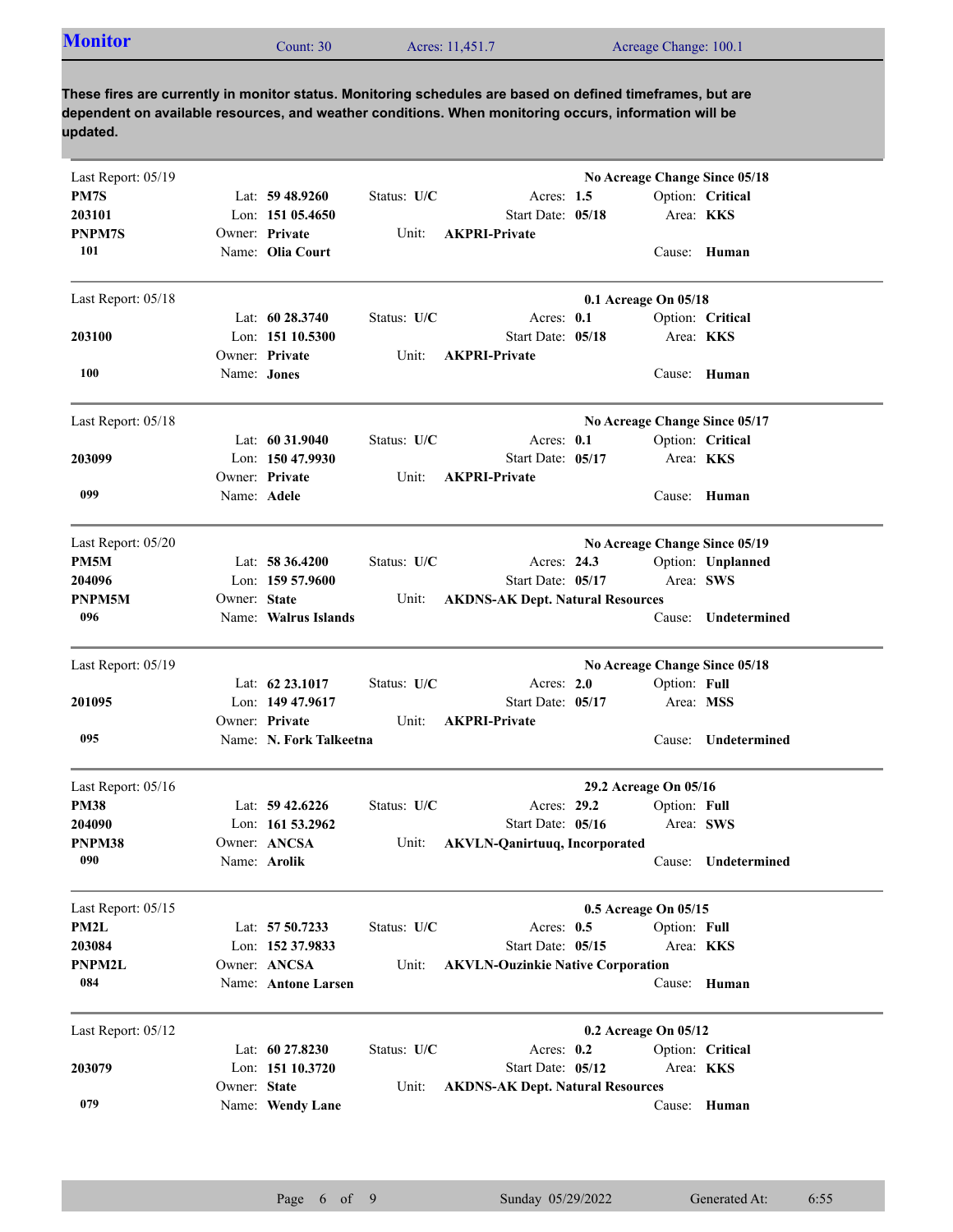| <b>Monitor</b> | Count: 30 | Acres: 11,451.7 | Acreage Change: 100.1 |
|----------------|-----------|-----------------|-----------------------|

**These fires are currently in monitor status. Monitoring schedules are based on defined timeframes, but are dependent on available resources, and weather conditions. When monitoring occurs, information will be updated.**

| Last Report: 05/18 |              |                                   |             |                                                   |                 |                                | 34.4 Acreage Change Since 05/17 |
|--------------------|--------------|-----------------------------------|-------------|---------------------------------------------------|-----------------|--------------------------------|---------------------------------|
|                    |              | Lat: $51\,57.2683$                | Status: U/U | Acres: 919.6                                      |                 |                                | Option: Unplanned               |
| 204078             |              | Lon: 176 38.7183                  |             | Start Date: 05/08                                 |                 | Area: SWS                      |                                 |
|                    | Owner: DOD   |                                   | Unit:       | <b>AKNVQ-U.S. Navy</b>                            |                 |                                |                                 |
| 078                | Name: Adak   |                                   |             |                                                   |                 |                                | Cause: Human                    |
| Last Report: 05/12 |              |                                   |             |                                                   |                 | 0.1 Acreage On 05/12           |                                 |
| PMS1               |              | Lat: 61 43.9700                   | Status: U/C | Acres: 0.1                                        |                 | Option: Full                   |                                 |
| 201077             |              | Lon: 149 01.7300                  |             | Start Date: 05/12                                 |                 |                                | Area: MSS                       |
|                    | Owner: State |                                   | Unit:       | <b>AKDNS-AK Dept. Natural Resources</b>           |                 |                                |                                 |
| 077                |              | Name: Buffalo Mine Coal Seam 2022 |             |                                                   |                 | Cause:                         | Lightning                       |
| Last Report: 05/18 |              |                                   |             |                                                   |                 |                                | 1.3 Acreage Change Since 05/14  |
| PMR4               |              | Lat: $5520.5650$                  | Status: U/C | Acres: 70.3                                       |                 |                                | Option: Unplanned               |
| 204074             |              | Lon: $16026.0880$                 |             | Start Date: 05/12                                 |                 |                                | Area: SWS                       |
| PNPMR4             |              | Owner: ANCSA                      | Unit:       | <b>AKVLN-Shumagin Corporation</b>                 |                 |                                |                                 |
| 074                |              | Name: Danger Point                |             |                                                   |                 | Cause:                         | Undetermined                    |
| Last Report: 05/12 |              |                                   |             |                                                   |                 | 2.0 Acreage Change Since 05/11 |                                 |
|                    |              | Lat: 57 42.9640                   | Status: U/C | Acres: 4.0                                        |                 |                                | Option: Critical                |
| 203071             |              | Lon: $152,36.0270$                |             | Start Date: 05/11                                 |                 |                                | Area: KKS                       |
|                    |              | Owner: County                     | Unit:       | <b>AKAKS-Kodiak Island Borough</b>                |                 |                                |                                 |
| 071                |              | Name: Bell Flats                  |             |                                                   |                 |                                | Cause: Human                    |
| Last Report: 05/11 |              |                                   |             |                                                   |                 |                                | No Acreage Change Since 05/10   |
| PL8P               |              | Lat: 60 29.5458                   | Status: U/C | Acres: 0.5                                        |                 | Option: Full                   |                                 |
| 232057             |              | Lon: 149 59.2440                  |             | Start Date: 05/08                                 |                 |                                | Area: CGF                       |
| P0PL8P             | Owner: USFS  |                                   | Unit:       | <b>AKCGF-Chugach National Forest</b>              |                 |                                |                                 |
| 057                |              | Name: West Juneau                 |             |                                                   |                 |                                | Cause: Human                    |
| Last Report: 05/23 |              |                                   |             |                                                   |                 |                                | No Acreage Change Since 04/26   |
| PKS1               |              | Lat: $60\,32.1500$                | Status: U/U |                                                   | Acres: 10,302.5 |                                | Option: Limited                 |
| 204012             |              | Lon: 160 54.7500                  |             | Start Date: 04/16                                 |                 |                                | Area: SWS                       |
| <b>PNPKS1</b>      |              | Owner: USFWS                      | Unit:       | <b>AKYDR-Yukon Delta National Wildlife Refuge</b> |                 |                                |                                 |
| 012                |              | Name: Kwethluk                    |             |                                                   |                 |                                | Cause: Undetermined             |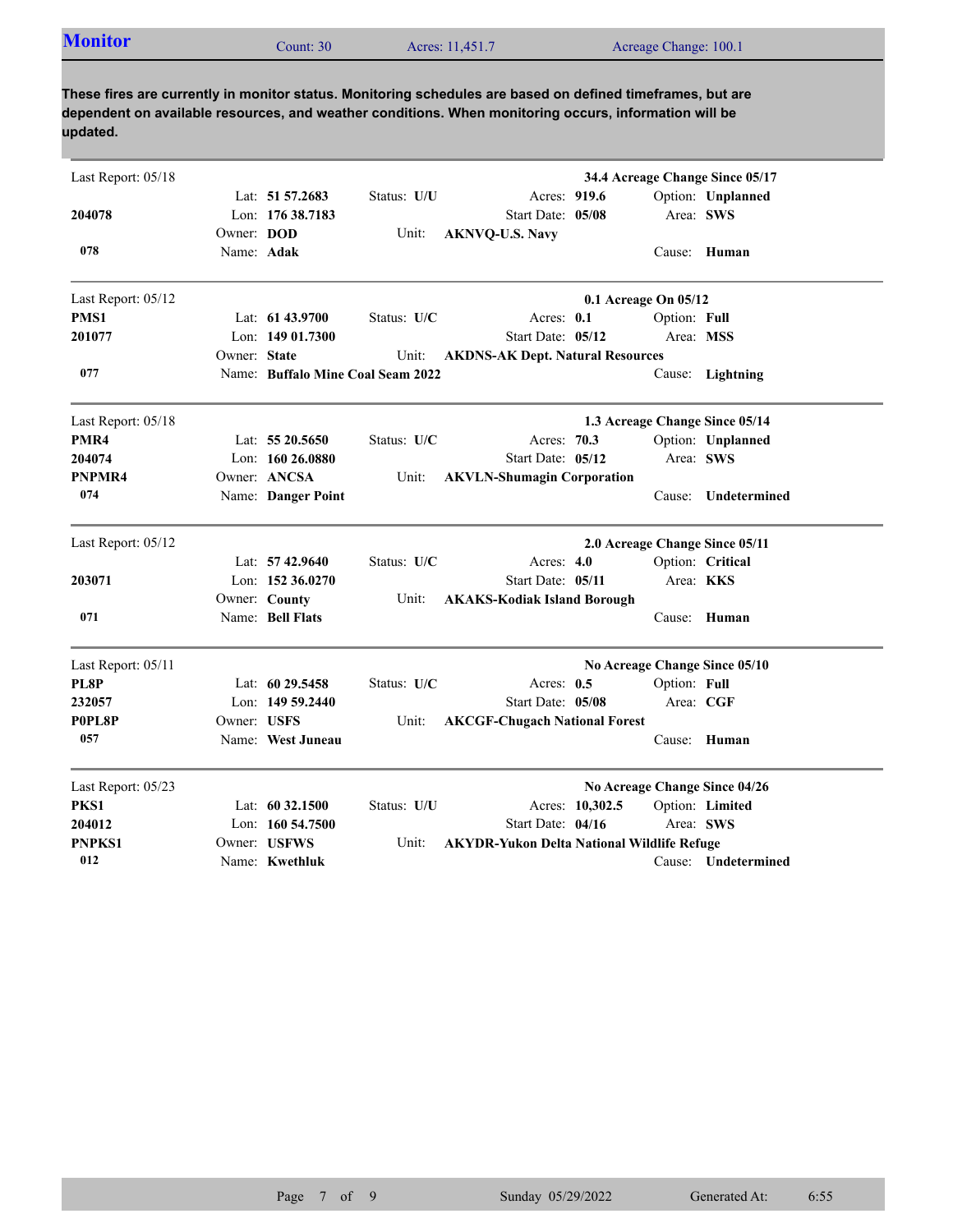| Out                                                                                                  |              | Count: 7                  | Acres: $6.0$      |                                         | Acreage Change: 0.0           |                     |
|------------------------------------------------------------------------------------------------------|--------------|---------------------------|-------------------|-----------------------------------------|-------------------------------|---------------------|
| Daily Report From: 05/28                                                                             |              |                           |                   |                                         | No Acreage Change Since 05/27 |                     |
|                                                                                                      |              | Lat: $61\,35.6800$        | Status: Out 05/28 | Acres: 0.1                              |                               | Option: Critical    |
| 201141                                                                                               |              | Lon: $14924.0200$         |                   | Start Date: 05/27                       | Area: MSS                     |                     |
|                                                                                                      |              | Owner: Private            | Unit:             | <b>AKPRI-Private</b>                    |                               |                     |
| 141                                                                                                  |              | Name: Chickaloon          |                   |                                         |                               | Cause: Human        |
| One Forestry engine walked the fire, no smoke or heat found. Called the fire out.                    |              |                           |                   |                                         |                               |                     |
| Daily Report From: 05/28                                                                             |              |                           |                   |                                         | No Acreage Change Since 05/27 |                     |
|                                                                                                      |              | Lat: 59 44.1333           | Status: Out 05/28 | Acres: 0.1                              |                               | Option: Critical    |
| 203138                                                                                               |              | Lon: 151 17.1750          |                   | Start Date: 05/25                       | Area: KKS                     |                     |
|                                                                                                      |              | Owner: Private            | Unit:             | <b>AKPRI-Private</b>                    |                               |                     |
| 138                                                                                                  |              | Name: Hutler              |                   |                                         |                               | Cause: Human        |
| At 1330 DOF, resources gridded the fire and found no heat or smoke. Fire was call out at 1400.       |              |                           |                   |                                         |                               |                     |
| Daily Report From: 05/28                                                                             |              |                           |                   |                                         | No Acreage Change Since 05/22 |                     |
|                                                                                                      |              | Lat: $6448.2400$          | Status: Out 05/28 | Acres: $1.0$                            |                               | Option: Critical    |
| 211125                                                                                               |              | Lon: $14734.0600$         |                   | Start Date: 05/22                       | Area: FAS                     |                     |
|                                                                                                      | Owner: State |                           | Unit:             | <b>AKDNS-AK Dept. Natural Resources</b> |                               |                     |
| 125                                                                                                  |              | Name: Badger Rd           |                   |                                         |                               | Cause: Human        |
| Forestry units checked the incident for any signs of heat or smoke. The incident was called out.     |              |                           |                   |                                         |                               |                     |
| Daily Report From: 05/28                                                                             |              |                           |                   |                                         | No Acreage Change Since 05/19 |                     |
| <b>PM70</b>                                                                                          |              | Lat: 61 35.0700           | Status: Out 05/28 | Acres: 0.1                              |                               | Option: Critical    |
| 201106                                                                                               |              | Lon: 149 23.7110          |                   | Start Date: 05/19                       | Area: MSS                     |                     |
| PNPM70                                                                                               |              | Owner: Private            | Unit:             | <b>AKPRI-Private</b>                    |                               |                     |
| 106                                                                                                  |              | Name: Happy Fire          |                   |                                         | Cause:                        | Human               |
| One Forestry engine checked fire. No heat or smoke showing, called fire out.                         |              |                           |                   |                                         |                               |                     |
| Daily Report From: 05/28                                                                             |              |                           |                   |                                         | No Acreage Change Since 05/20 |                     |
| PM <sub>5N</sub>                                                                                     |              | Lat: 61 35.9646           | Status: Out 05/28 | Acres: $0.3$                            |                               | Option: Critical    |
| 201097                                                                                               |              | Lon: 149 25.1364          |                   | Start Date: 05/17                       | Area: MSS                     |                     |
|                                                                                                      |              | Owner: Private            | Unit:             | <b>AKPRI-Private</b>                    |                               |                     |
| 097                                                                                                  | Name: Nina   |                           |                   |                                         |                               | Cause: Human        |
| One Forestry engine walked the fire. Finding no heat or smoke the fire was called out.               |              |                           |                   |                                         |                               |                     |
| Daily Report From: 05/28                                                                             |              |                           |                   |                                         | No Acreage Change Since 05/16 |                     |
| <b>PM36</b>                                                                                          |              | Lat: 61 30.5270           | Status: Out 05/28 | Acres: 0.1                              |                               | Option: Critical    |
| 201088                                                                                               |              | Lon: 149 39.5560          |                   | Start Date: 05/16                       | Area: MSS                     |                     |
| PNPM36                                                                                               |              | Owner: Private            | Unit:             | <b>AKPRI-Private</b>                    |                               |                     |
| 088                                                                                                  |              | Name: Shearwater          |                   |                                         | Cause:                        | Undetermined        |
| One Forestry engine responded and walked the fire. Finding no heat or smoke the fire was called out. |              |                           |                   |                                         |                               |                     |
| Daily Report From: 05/28                                                                             |              |                           |                   |                                         | No Acreage Change Since 05/21 |                     |
| PMG1                                                                                                 |              | Lat: 60 29.7833           | Status: Out 05/28 | Acres: $4.3$                            |                               | Option: Critical    |
| 231066                                                                                               |              | Lon: 149 47.3100          |                   | Start Date: 05/10                       | Area: CGF                     |                     |
| P0PMG1                                                                                               |              | Owner: County             | Unit:             | <b>AKAKS-Kenai Peninsula Borough</b>    |                               |                     |
| 066                                                                                                  |              | Name: Kenai Lake Overlook |                   |                                         |                               | Cause: Undetermined |
| The fire was checked and declared out.                                                               |              |                           |                   |                                         |                               |                     |